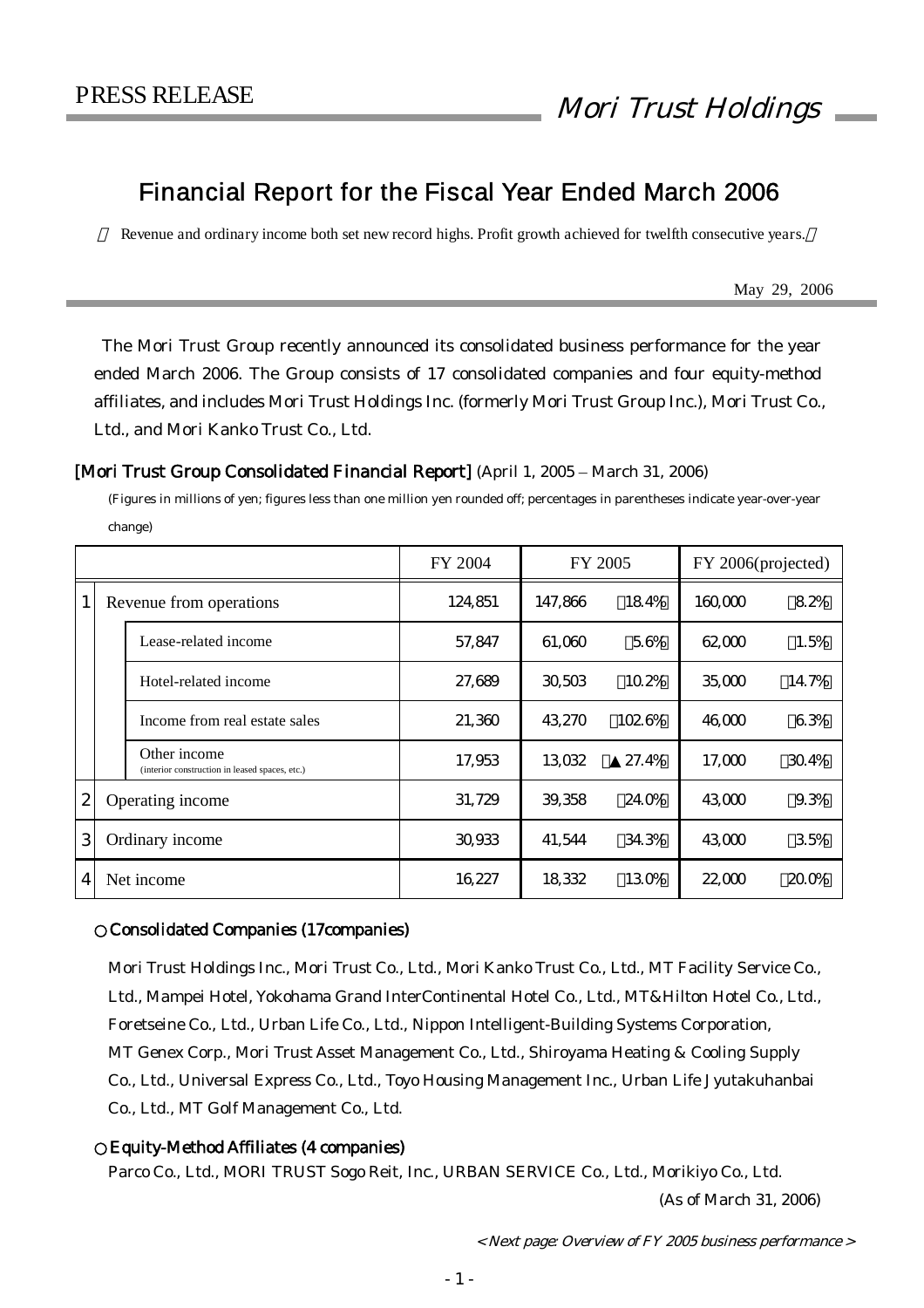#### Overview of FY 2005 business performance

Operating revenues and ordinary income both increased. Operating revenues registered a record high of ¥147.8 billion, an increase of 18.4% over the ¥124.8 billion stated the previous year. Ordinary income increased for the twelfth consecutive year since fiscal 1994, growing 34.3% from the previous year to ¥41.5 billion, a record high.

Looking at a breakdown of operating revenues, lease-related income increased 5.6% over the previous fiscal year to ¥61 billion. In this fiscal year, in addition to the fact that the Tokyo Shiodome Building was operational throughout the entire period, the office market in central Tokyo underwent a significant recovery, leading to higher contributions to the lease-related income due to decreases in vacancy rates and increases in rent levels centered on large-scale class-A buildings, which comprise the company's key market.

Hotel-related income increased by 10.2% from the previous fiscal year to 30.5 billion yen, with existing hotel operations (Mori Kanko Trust, Mampei Hotel, Yokohama Grand InterContinental Hotel) performing as expected and additional income contributed by the Conrad Tokyo, which opened in July 2005.

Real estate income increased by 102.6% from the previous fiscal year to 43.2 billion yen, due to the sale of land owned by Mori Trust in Shirogane, Minato-ku, the sale of the Granforet Villa Gora Club owned by Mori Kanko Trust, sales from the luxury Foretseine Meguro Tairamachi condominiums sold by Foretseine Co., Ltd., revenues from Urban Life condominiums (which have been subject to consolidation of accounts beginning this fiscal year), and other contributions.

Affected by both the lack of extraordinary factors such as completion of new office buildings as well as the addition of trustee and other fees for Foretseine and Urban Life, other income was 13 billion yen. This figure reflects a decrease of 27.4% from the previous fiscal year, due to the fact that the previous fiscal year included a major one-time increase in revenues from construction for finishing office spaces for lease in connection with the completion of the Tokyo Shiodome Building.

Increased operating income from higher sales was a major factor in increased ordinary income; this, along with contributions from investment operations, such as increased returns on investment under the equity method and gains on investment in startup ventures, led to an ordinary income of 41.5 billion yen, an increase of 34.3% from the previous fiscal year.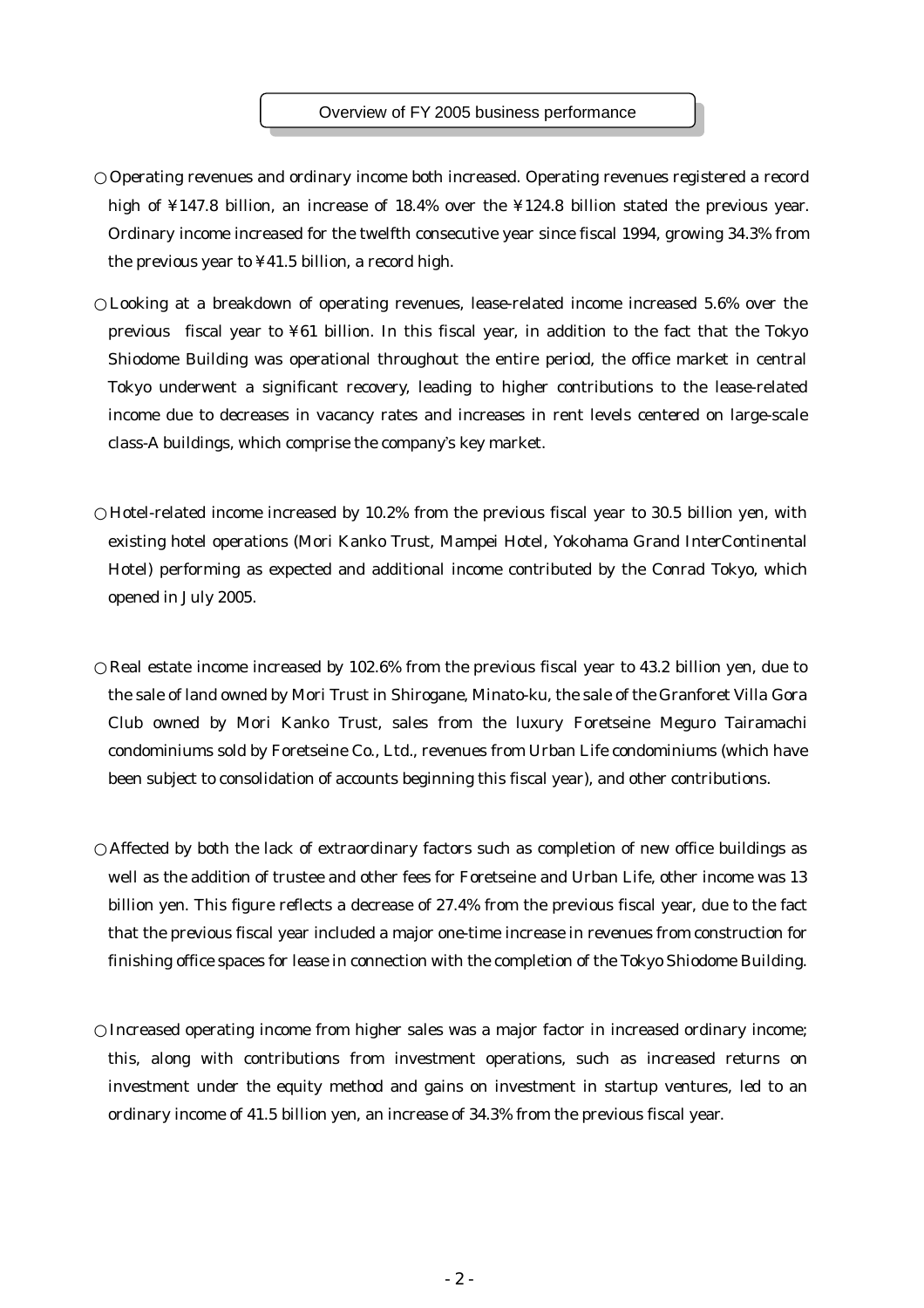The Company forecasts operating revenues for the year ending March 2007 at approximately ¥160 billion, which would constitute an increase of approximately ¥12.1 billion.

With regard to lease-related income included in sales, although developments such as the sale of the Akasakamitsuke MT Building and the rebuilding of the Hitachi Head Office Building are planned as parts of a strategy for restructuring the property portfolio, strong performance in the office market has led to projections of increased revenues from existing properties as well, leading to projections for a small increase to 62 billion yen for this fiscal year.

Hotel-related income is projected to increase by approximately 4.5 billion yen, to 35 billion yen, due to the fact that the Conrad Tokyo, which opened July 1, 2005, will be operational throughout the entire fiscal year.

Due to factors including income from the sale of the Akasakamitsuke MT Building, in addition to condominium sales income from condominium subsidiaries Foretseine and Urban Life, real estate income is projected to rise by approximately 2.7 billion yen, to 46 billion yen.

Other income is projected to rise by approximately 3.9 billion yen, to 17 billion yen, due to the lack of special factors such as the completion of new buildings and to contributions from sales of OHNO KOGYO Co., Ltd., which handles the real-estate leasing business, and its subsidiary AZMAX CORP. which handles the manufacture and sale of steel materials — accounts for both of which companies Mori Trust consolidated in April 2006.

Operating income, ordinary income, and net income are projected to increase alongside the increase in operating revenues as no special changes are forecast.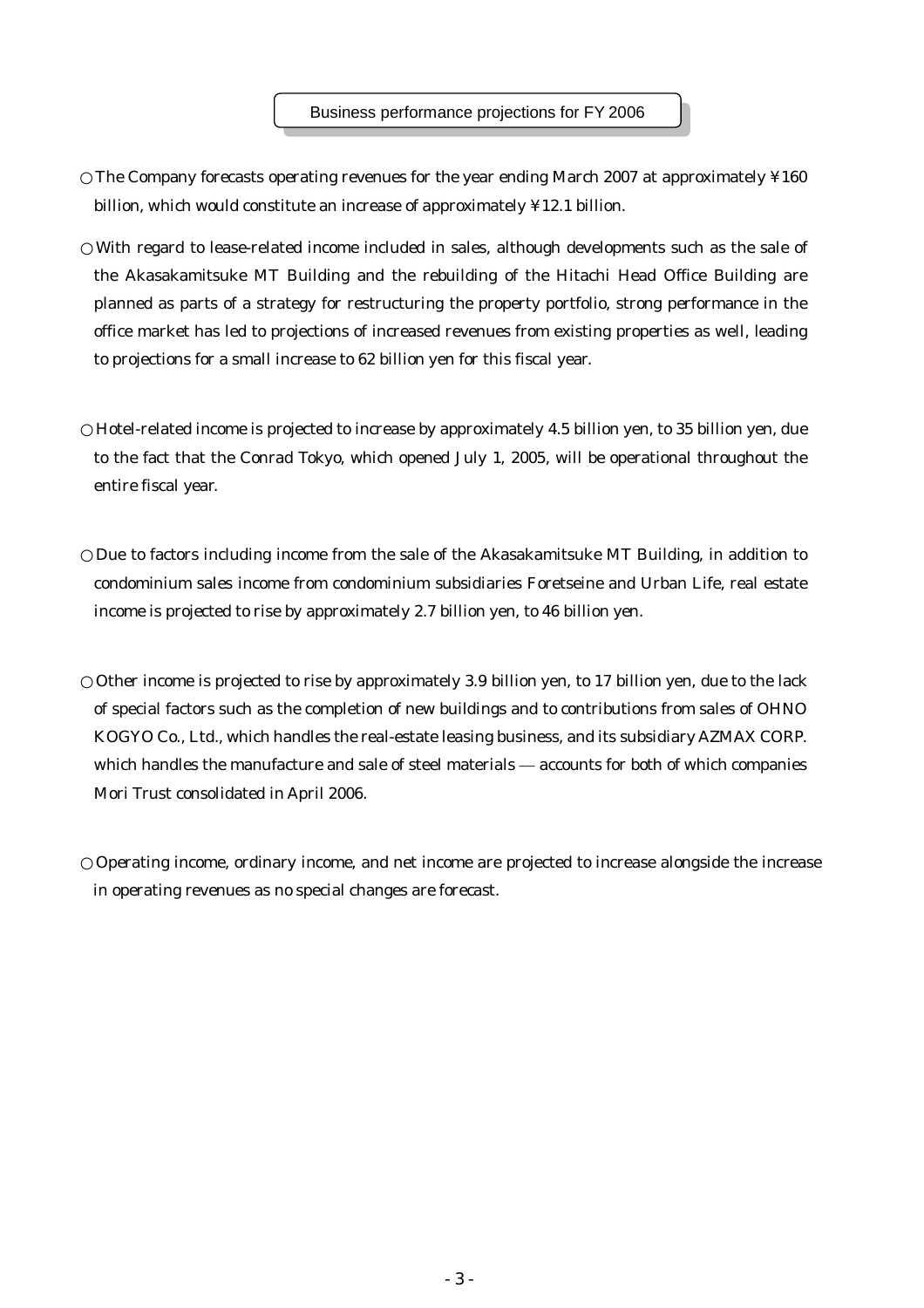In April 2005, Urban Life began sales for the 33-story Urban Life Midosuji Honmachi Tower high-rise, earthquake-resistant condominiums in a choice location one minute by foot from Honmachi Station on the Osaka subway's Midosuji Line.

In May 2005, Foretseine began construction on Foretseine Azabu Nagasaka, the planned third building of the company's Foretseine series of luxury condominiums. These condominiums are planned for completion in September 2006.

In June 2005, Mori Trust underwrote 5,980 new shares issued by Foretseine in connection with an increase in capital, as part of its efforts to enhance its luxury condominium business. As a result, it now holds 80.36% of Foretseine shares.

In July 2005, the Conrad Tokyo opened as the East Asia flagship of the Conrad hotels — the Hilton group's most luxurious line of hotels. This hotel is managed by MT&Hilton Hotel.

In July 2005, Mori Trust acquired certain trust beneficiary rights to the Akasaka Twin Tower (Akasaka, Minato-ku, Tokyo).

In August 2005, Mori Kanko Trust acquired Laforet & Matsuo Golf Club (formerly the Matsuo Golf Club) in Matsuo-machi in Sammu-shi, Chiba Prefecture and made the company managing this facility, MT Golf Management Co., Ltd., a subsidiary.

In November 2005, Mori Trust acquired the former site of the Tohoku Gakuin junior and senior high schools in the central district of the city of Sendai, Miyagi Prefecture (location: Ichiban-cho, Aoba-ku, Sendai; site area: 16,651.77 square meters). It is currently proceeding with studies of plans for development of this site involving the creation of an attractive urban environment that will function as a new Sendai landmark, including offices, commercial facilities, hotels, residential properties, and other facilities.

This site is currently managed by MT Genex Corp., a member of the Mori Trust group of companies, as the Sendai Ichiban–cho MT Parking Lot.

In December 2005, Mori Trust began construction on a plan for rebuilding the flagship hotel of the Sunroute hotel chain, with the tentative name Hotel Sunroute Shinjuku (previously the Hotel Sunroute Tokyo) in a joint project with the JTB Group's JTB Estate Corp. (headquarters: Toshima-ku, Tokyo; president: Norihito Shiga).

Plans call for the new hotel to open in the autumn of 2007.

In January 2006, Mori Trust changed the names of Shiroyama Hills (Toranomon, Minato-ku, Tokyo) and Gotenyama Hills (Kita-Shinagawa, Shinagawa-ku, Tokyo) to Shiroyama Garden and Gotenyama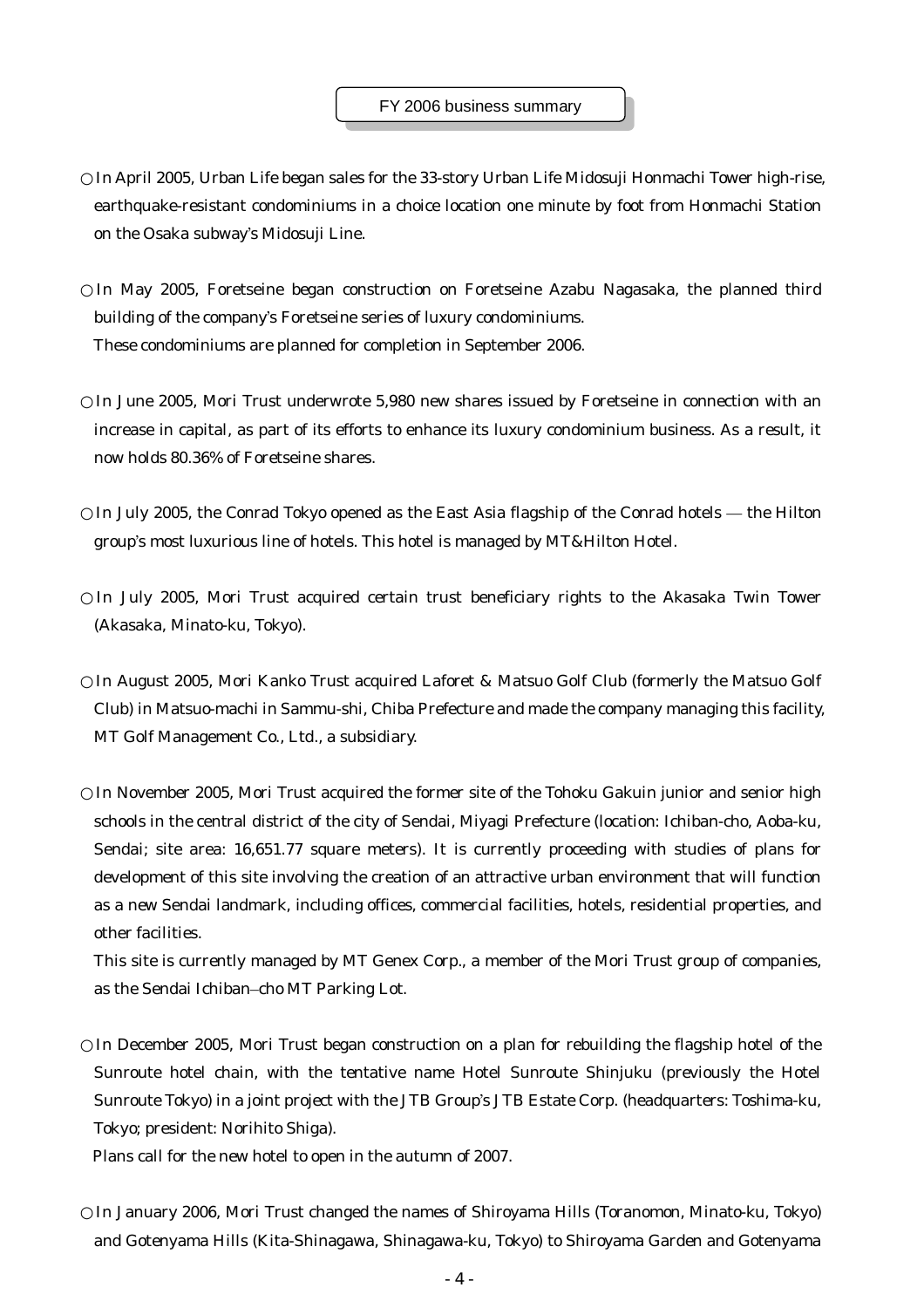Garden, respectively. It also changed the name of the Shiroyama JT Trust Tower to the Shiroyama Trust Tower.

In February 2006, construction began on the Marunouchi Trust Tower Main Building, the second building in the Marunouchi Trust Tower project under development on a site adjoining Tokyo Station. A skyscraper complex including offices, hotels, and commercial facilities, this tower is planned to serve as a suitable face for the capital city of Tokyo, to support international business and sightseeing, and to function as a base for international exchange, applying the Tokyo Metropolitan Government's provisions for special urban-redevelopment districts. Construction is planned for completion in November 2008.

In February 2006, Mori Trust reached agreement with Rakuten Baseball, Inc. (headquarters: Sendai, Miyagi Prefecture; president: Toru Shimada) on becoming an official sponsor of the Tohoku Rakuten Golden Eagles baseball club, for the purpose of contributing to the further vitalization of the Sendai area.

In March 2006, construction and sales were both completed for Foretseine Meguro Tairamachi, the second building in the Foretseine series of luxury condominiums.

In March 2006, Mori Trust reached agreement with THE ROYAL HOTEL, LIMITED (headquarters: Kita-ku, Osaka-shi, Osaka; president: Takayuki Tsukuda), which manages the RIHGA Royal hotels among other businesses, on concluding a basic agreement on a capital and business partnership.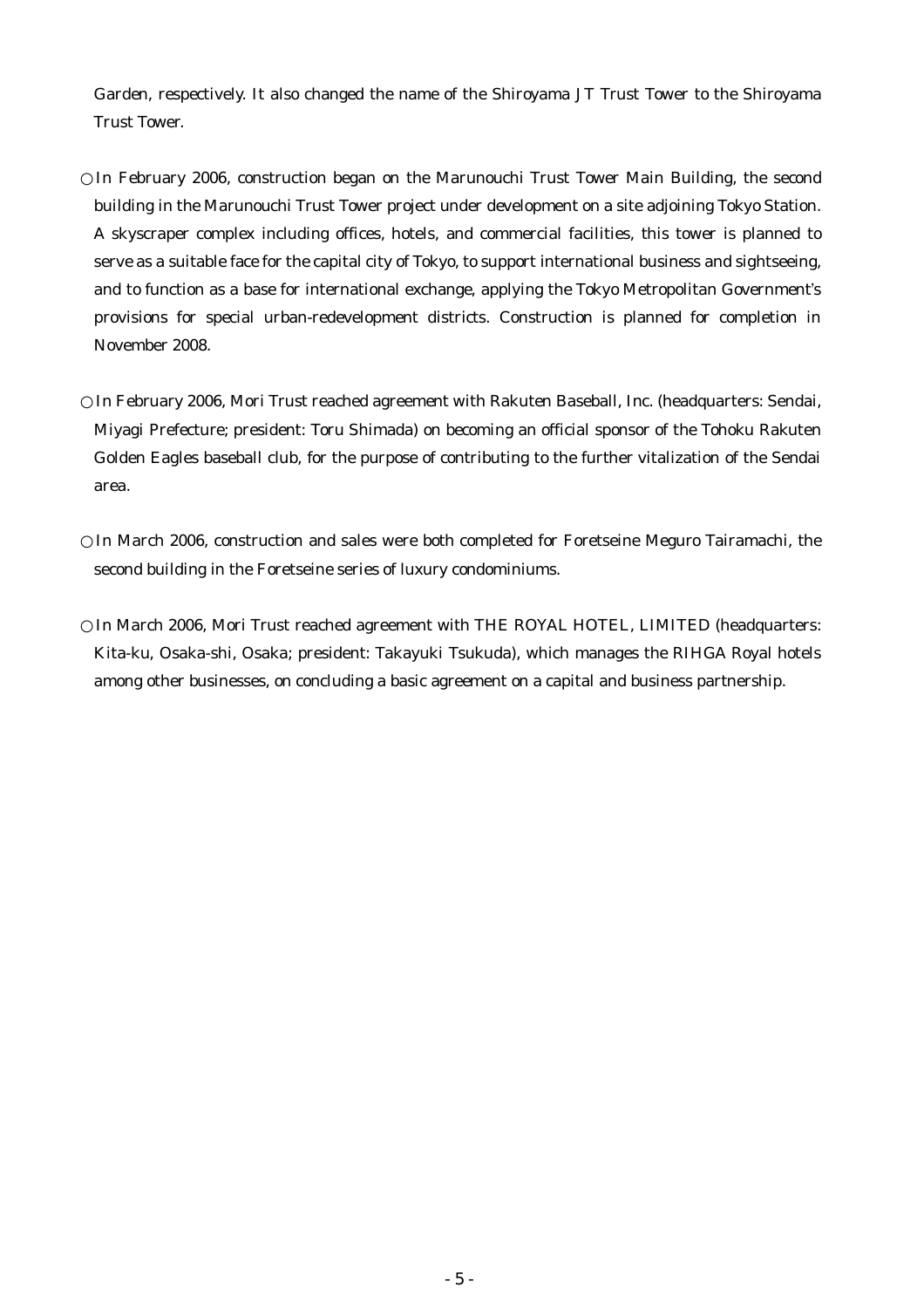#### FY 2006 business summary

In April 2006, Mori Kanko Trust was split into Mori Kanko Shisankanri Co., Ltd., which holds the assets of the former Mori Kanko Trust, and the new Mori Kanko Trust Co., Ltd., which manages hotels and golf courses. This was conducted as part of the Mori Trust Group's efforts to strengthen its hotel and resort business. Plans call for the merger of Mori Trust Co., Ltd. with Mori Kanko Shisankanri Co., Ltd., with a target completion date of October 2006.

In April 2006, Mori Trust established a new company, MT Labo Co., Ltd. (headquarters: Minato-ku, Tokyo; chair: Akira Mori; capital: 300 million yen), to provide specialized financial know-how using various analytical tools. This was conducted as part of the Mori Trust Group's efforts to strengthen its investment business.

In April 2006, Mori Trust concluded a basic agreement on a capital and business partnership with THE ROYAL HOTEL, LIMITED (headquarters: Kita-ku, Osaka-shi, Osaka; president: Takayuki Tsukuda). Based on this agreement, plans call for Mori Trust to underwrite shares in THE ROYAL HOTEL, LIMITED in a capital increase through third-party allocation of shares planned for July 7, 2006, making Mori Trust the largest stockholder in THE ROYAL HOTEL, LIMITED.

In May 2006, Mori Trust acquired the Hitachi Head Office Building, which had been owned by Mori Trust Sogo REIT, Inc. (headquarters: Minato-ku, Tokyo; representative: Masaki Murata). At the same time, it transferred ownership of the Akasakamitsuke MT Building to Mori Trust Sogo REIT, Inc.

\* Hitachi, Ltd. had transferred its headquarters functions from the Hitachi Head Office Building, owned by Mori Trust Sogo REIT, Inc.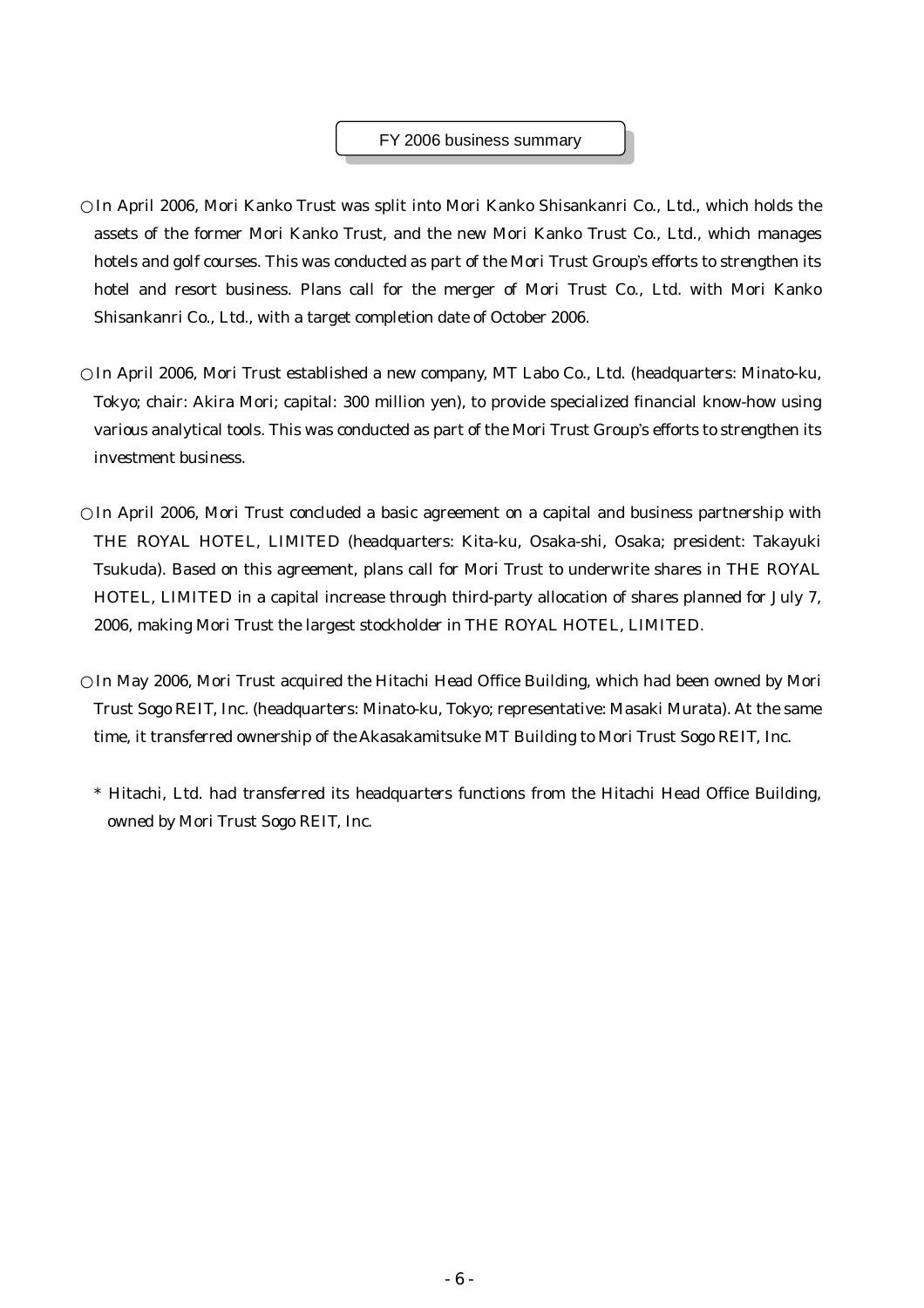# **Reference**

Overview of Properties

Mori Trust Properties

■ Conrad Tokyo

| 1 Higashi-Shimbashi, Minato-ku, Tokyo<br>Location |                                                    |  |
|---------------------------------------------------|----------------------------------------------------|--|
|                                                   | Tokyo Shiodome Building 28th - 37th floors;        |  |
|                                                   | Annex 1st, 2nd floors                              |  |
| <b>Total Floor Area</b>                           | Approx. 37,000<br>hotel portion                    |  |
| <b>Guest Rooms</b>                                | 290 rooms including 68 suites                      |  |
| <b>Facilities</b>                                 | Guest rooms $(30th - 37th$ floors)                 |  |
|                                                   | Restaurants (Modern French, Japanese, Chinese)     |  |
|                                                   | Bar and lounge, meeting rooms, lifestyle and cigar |  |
|                                                   | shop $(28th fl.)$                                  |  |
|                                                   | Spa and fitness room (29th fl.)                    |  |
|                                                   | Wedding chapel, banquet hall, beauty salon (Annex  |  |
|                                                   | 1st, 2nd floors)                                   |  |
| pened                                             | July 1, 2005                                       |  |

■ Akasaka Twin Tower Main and East

| Location                  | 2 Akasaka, Minato-ku, Tokyo         |                        |
|---------------------------|-------------------------------------|------------------------|
| Lot Area                  | 11,866.50                           |                        |
|                           | Main Building & East                |                        |
| <b>Total Floor Area</b>   | 98,033.02                           |                        |
|                           | Main Building & East                |                        |
|                           | Main                                | East                   |
| Number of Floors          | 18 aboveground floors;              | 18 aboveground floors; |
|                           | 4 belowground floors                | 4 belowground floors   |
| Uses                      | Offices, Retail stores, Parking lot |                        |
| <b>Building Completed</b> | May 1983                            |                        |

■ Old Tohoku-Gakuin Middle- and High-school Site

| Location | 1 Bancho, Aoba-ku, Sendai-shi, Miyagi |
|----------|---------------------------------------|
| Lot Area | 16.651.77                             |

■ Hotel Sunroute Shinjuku (provisional)

| Location                 | 2 Yoyogi, Shibuya-ku, Tokyo      |
|--------------------------|----------------------------------|
| <b>Number of Floors</b>  | 14 aboveground floors,           |
|                          | 1 belowground floor              |
| Lot Area                 | 3,174.05                         |
| <b>Total Floor Area</b>  | 21,240.32                        |
| <b>Guest Rooms</b>       | 624 rooms 480 singles; 144 twins |
| <b>Scheduled Opening</b> | <b>Fall 2007</b>                 |

■ Shiroyama Garden

| Location                  | 4 Toranomon, Minato-ku, Tokyo                   |
|---------------------------|-------------------------------------------------|
| Lot Area                  | 27,151.08                                       |
| <b>Total Floor Area</b>   | 127,252.96                                      |
| <b>Uses</b>               | Offices, Residences, Retail stores, Parking lot |
| <b>Building Completed</b> | December 1991                                   |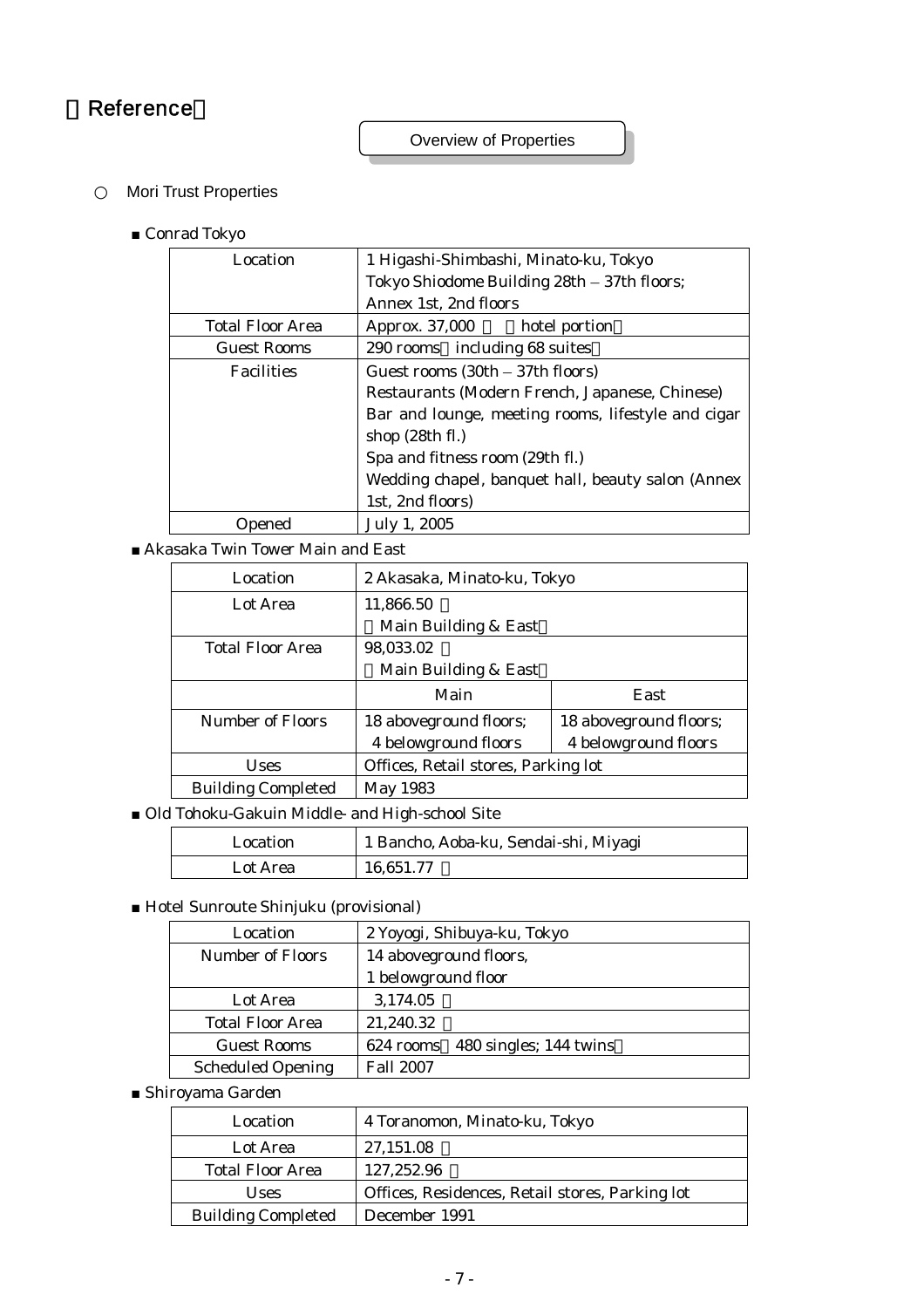### ■ Gotenyama Garden

| Location                  | 4 Kita-Shinagawa, Shinagawa-ku, Tokyo                  |
|---------------------------|--------------------------------------------------------|
| Lot Area                  | 31,061.24                                              |
| <b>Total Floor Area</b>   | 118,425.22                                             |
| <b>Uses</b>               | Offices, Residences, Hotel, Retail stores, Parking lot |
| <b>Building Completed</b> | <b>July 1990</b>                                       |

■ Marunouchi Trust Tower North and Main

| Location                  | 1 Marunouchi, Chiyoda-ku, Tokyo |                            |  |
|---------------------------|---------------------------------|----------------------------|--|
| Lot Area                  | 12,026.77                       |                            |  |
|                           | Main Building & North           |                            |  |
| <b>Total Floor Area</b>   | Approx. 181,000                 |                            |  |
|                           | Main Building & North           |                            |  |
|                           | North                           | Main                       |  |
| Number of Floors          | 19 aboveground floors;          | 37 aboveground floors;     |  |
|                           | 3 belowground floors            | 4 belowground floors       |  |
| Total Floor Area          | Approx. 65,000                  | Approx. 116,000            |  |
| <b>Uses</b>               | <b>Offices, Retail stores</b>   | Offices, Hotel, Retail     |  |
|                           |                                 | stores.                    |  |
|                           |                                 | <b>Tourist information</b> |  |
|                           |                                 | center                     |  |
| <b>Building Completed</b> | September 2003                  | November 2008              |  |
|                           |                                 | (scheduled)                |  |

### ■Hitachi Head Office Bldg.

| Location                  | 4 Kanda-Surugadai, Chiyoda-ku, Tokyo        |
|---------------------------|---------------------------------------------|
| Lot Area                  | 9,540.58                                    |
| <b>Total Floor Area</b>   | 57,254.61                                   |
| <b>Number of Floors</b>   | 20 aboveground floors; 3 belowground floors |
| <b>Building Completed</b> | <b>March 1983</b>                           |

### ■ Akasakamitsuke MT Bldg.

| Location                  | 1 Motoakasaka, Minato-ku, Tokyo             |
|---------------------------|---------------------------------------------|
| Lot Area                  | 2.194.38                                    |
| <b>Total Floor Area</b>   | 17,171.15                                   |
| <b>Number of Floors</b>   | 12 aboveground floors; 2 belowground floors |
| <b>Building Completed</b> | February 1975                               |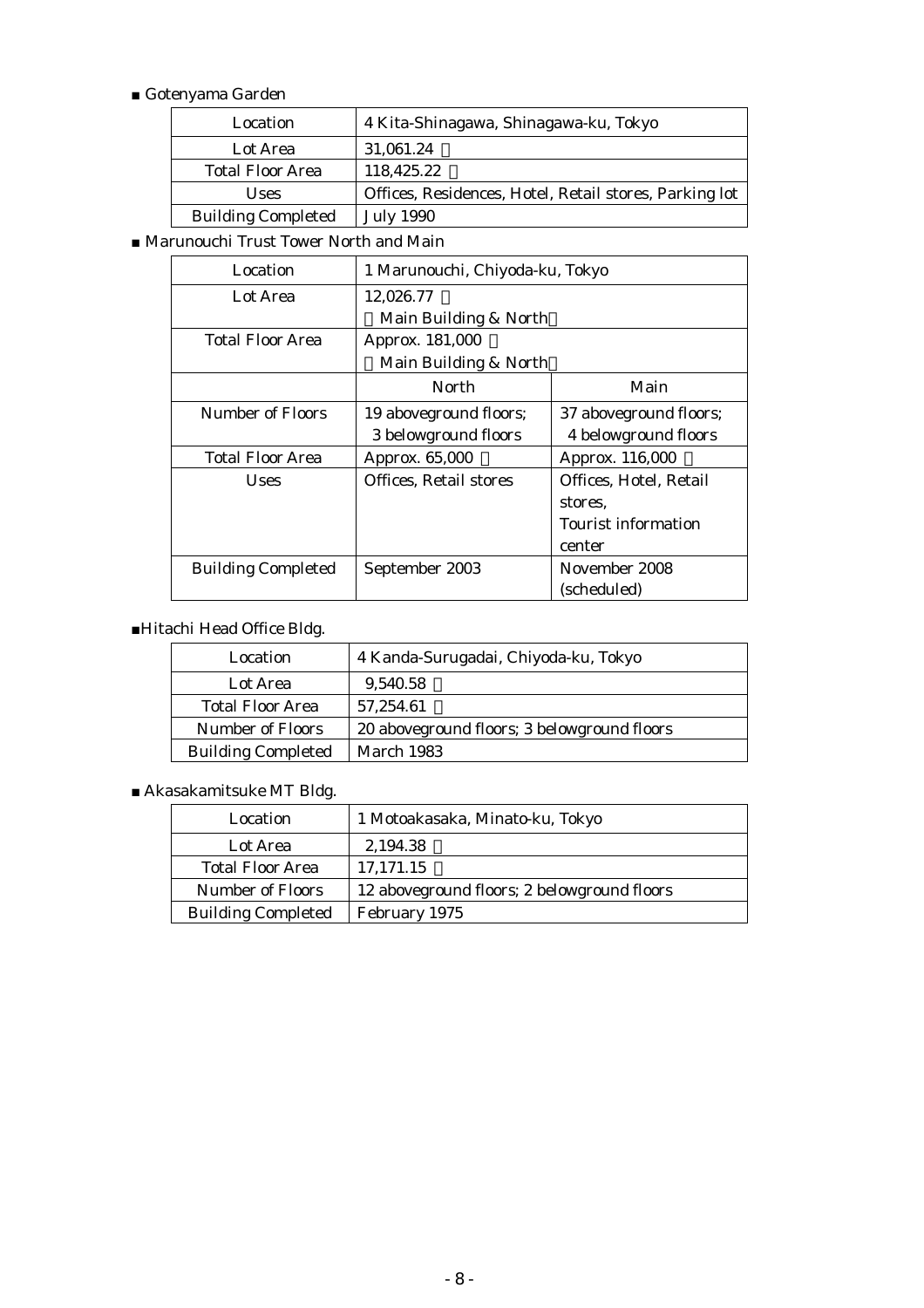## Mori Kanko Trust Properties

■ Laforet & Matsuo Golf Club

| Location          | Hatta Matsuo-machi, Sanmu-shi, Chiba             |  |
|-------------------|--------------------------------------------------|--|
| Lot Area          | 655,419.18                                       |  |
| Course            | 18 holes, Par 72, 6,716 yards                    |  |
| <b>Facilities</b> | Restaurant, Competition rooms, VIP rooms, Locker |  |
|                   | rooms, Bathrooms                                 |  |

### Foretseine Properties

■ Foretseine Meguro Tairamachi

| Location                    | 1 Tairamachi, Meguro-ku, Tokyo |
|-----------------------------|--------------------------------|
| <b>Number of Floors</b>     | 3 aboveground floors;          |
|                             | 1 belowground floor            |
| <b>Total Floor Area</b>     | 6,167.32                       |
| Units                       | 30 units                       |
| <b>Scheduled Completion</b> | <b>March 2006</b>              |

■ Foretseine Azabu Nagasaka

| Location                    | Azabu Nagasaka-cho, Minato-ku, Tokyo |
|-----------------------------|--------------------------------------|
| <b>Number of Floors</b>     | 5 aboveground floors;                |
|                             | 1 belowground floor                  |
| <b>Total Floor Area</b>     | 2,969.93                             |
| <b>Units</b>                | 13 units                             |
| <b>Scheduled Completion</b> | September 2006                       |

### Urban Life Properties

■ Urban Life Midosuji Honmachi Tower

| Location                    | 3 Minami Honmachi, Chuo-ku, Osaka-shi, Osaka |  |
|-----------------------------|----------------------------------------------|--|
| Number of Floors            | 33 aboveground floors                        |  |
| <b>Structure</b>            | Seismic isolation structure                  |  |
| <b>Total Floor Area</b>     | 12,266.87                                    |  |
| <b>Units</b>                | 115 units                                    |  |
| <b>Scheduled Completion</b> | March 2007                                   |  |

### MT Genex Properties

■ Sendai Ichibancho MT Parking Lot

| Location                 | 1 Ichiban-cho, Aoba-ku, Sendai-shi, Miyagi |
|--------------------------|--------------------------------------------|
| Lot Area                 | 16,645                                     |
| <b>Number of Parking</b> | 673 (including spaces for buses)           |
| <b>Spaces</b>            |                                            |
| Opened                   | March 2006                                 |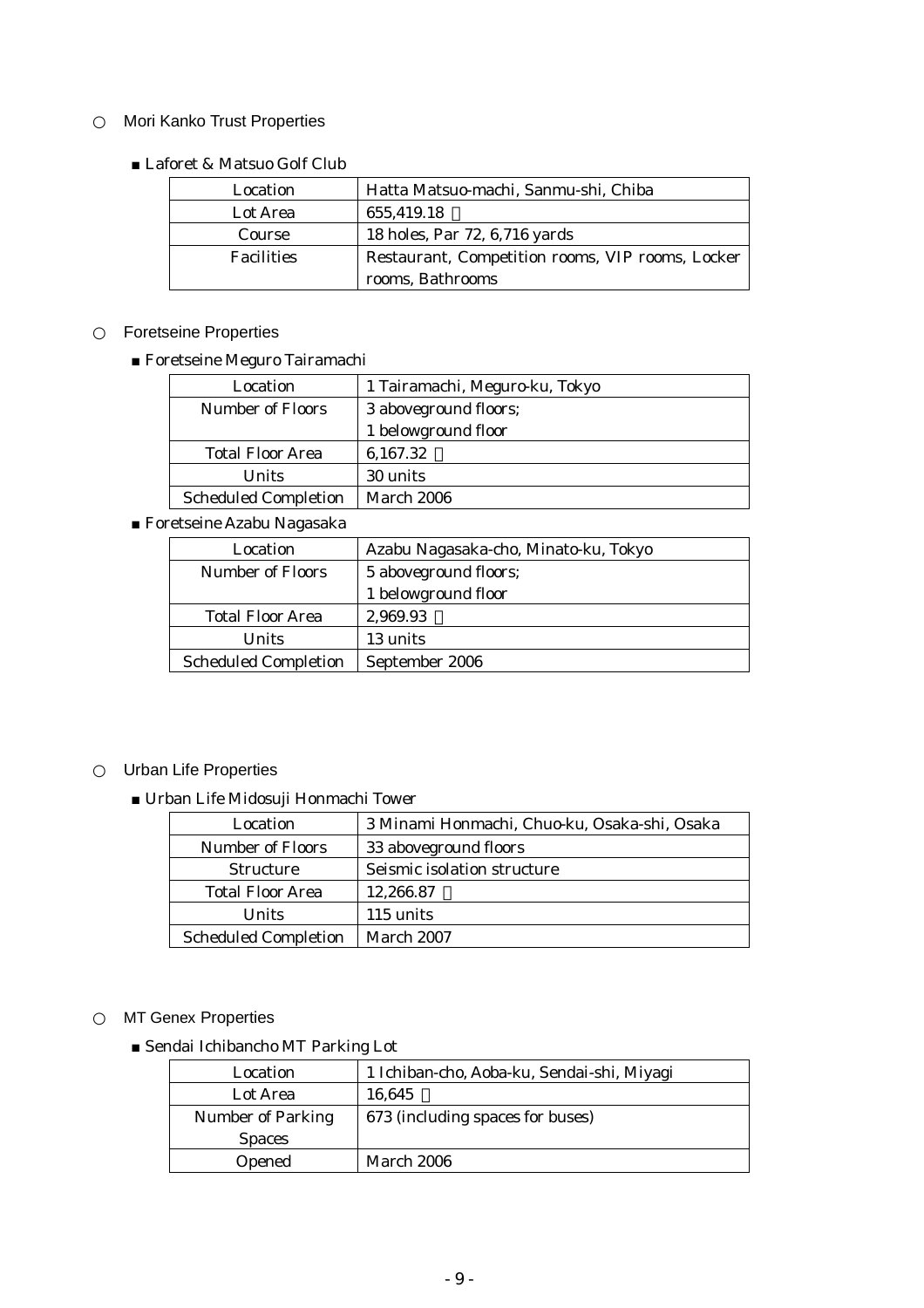Mori Trust Group: Total floor area leased or managed

## Leased or managed facilities (as of March 2006)

Leased buildings: Approx. 1,330,000 (55 buildings) Hotels: 16 hotels (Approx. 3,025 guest rooms) (Laforet Clubs in 13 locations, Mampei Hotel, Yokohama Grand

InterContinental Hotel, Conrad Tokyo)

Total floor area | Approx. 1,610,000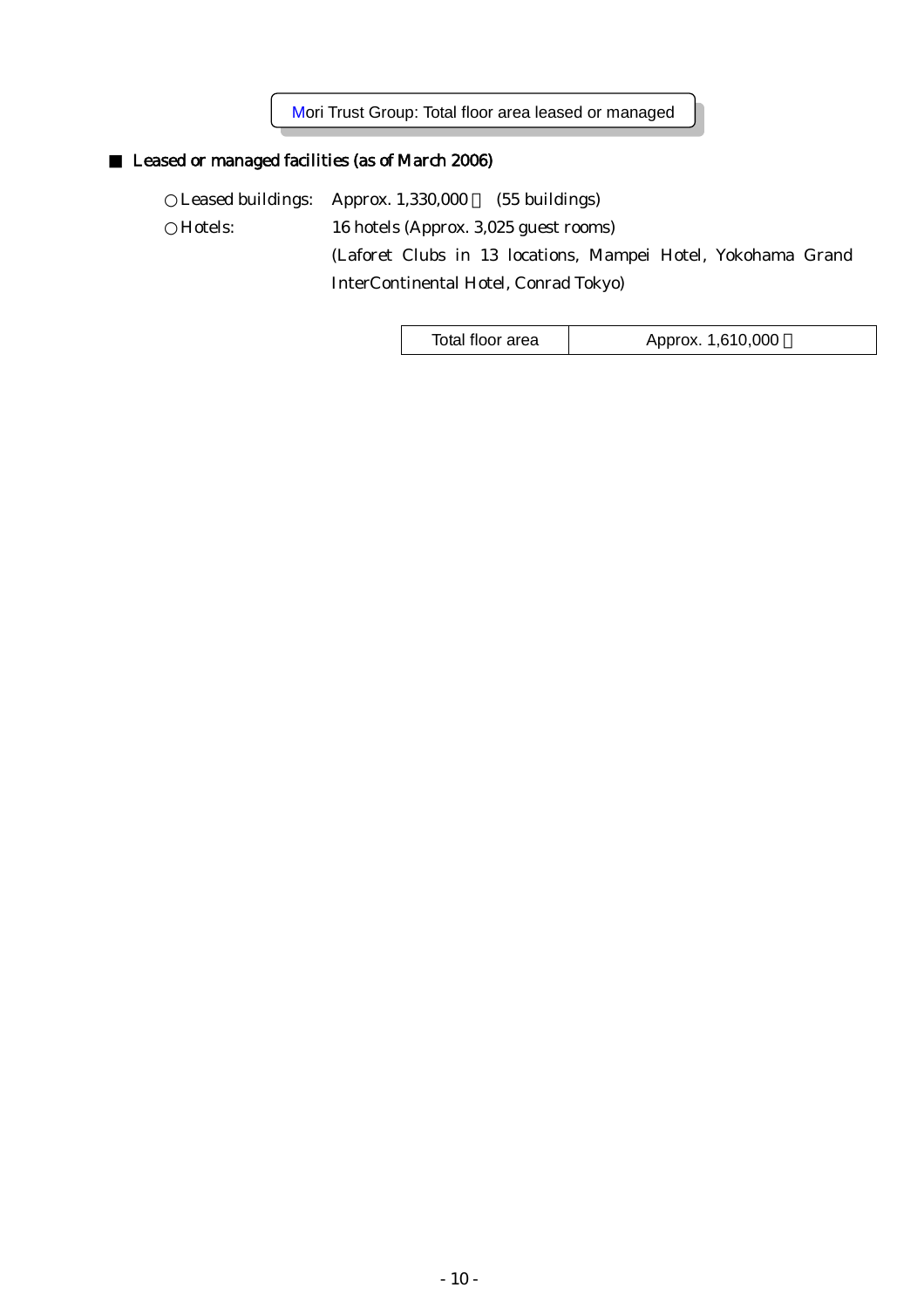Mori Trust Holdings Inc. Mori Trust Co., Ltd. Location Toranomon, Minato-ku, Tokyo Location Toranomon, Minato-ku, Tokyo Representatives Akira Mori, Aiko Negishi President Akira Mori Est abl i shed Capital 1 billion yen Capital 9 billion yen Business sectors Shareholder in group companies Business sectors Business sectors Mori Kanko Trust Co., Ltd. MT Facility Service Co., Ltd. Location Toranomon, Minato-ku, Tokyo Location Toranomon, Minato-ku, Tokyo Chair Akira Mori Chair Akira Mori President Hiroshi Shimamoto President Satoshi Mori Established February 1973<br>Capital 6-billion.yen - Capital Capital Capital 6 billion yen Capital 100 million yen<br>Business sectors Development and operation of the Laforet Club Business sectors Agents for bui Development and operation of the Laforet Club<br>building system Mampei Hotel Yokohama Grand InterContinental Hotel Co., Ltd. Location Toranomon, Minato-ku, Tokyo Location Minato Mirai, Nishi-ku, Yokohama-shi, Kanagawa Chair Yasuharu Sato President Nobuyuki Endo General Manager Kazuyasu Abe Established May 1988 Established 1894 Capital 1.631 billion yen Capital Approx. 529.7 million yen Business sectors Operation of Business sectors (InterContinental the Grand Yokohama<br>Business sectors Ownership and operation of the Mampei Hotel InterContinental the Grand Yokohama MT&Hilton Hotel Co., Ltd. Foretseine Co., Ltd Location Toranomon, Minato-ku, Tokyo Location Toranomon, Minato-ku, Tokyo President Kazuoki Sone President Nobuo Konomi Established October 2004 Established August 2001 Capital 20 million yen Capital 499 million yen Urban Life Co., Ltd. Nippon Intelligent-Building Systems Corporation Location Minamisenba, Chuo-ku, Osaka-shi, Osaka Location Toranomon, Minato-ku, Tokyo President Takayuki Yamada chair Akira Mori established July 1970<br>Established July 1970<br>Capital Sbillion yen Gapital 150 milli Capital 3 billion yen Capital 150 million yen Development, planning, and sales of condominiums, office buildings and stores MT Genex Corp. Mori Trust Asset Management Co., Ltd. Location Toranomon, Minato-ku, Tokyo Location Toranomon, Minato-ku, Tokyo President Hirokazu Takahashi President Masaki Murata Established October 1945 Established February 2000 Capital Approx. 1.072 billion yen Capital 400 million yen Manufacture and sale of exterior products, etc. Shiroyama Heating & Cooling Supply Co., Ltd. Universal Express Co., Ltd. Location Toranomon, Minato-ku, Tokyo Location Nihonbashihoncho, Chuo-ku, Tokyo Established November 1989 Established May 9, 1970 Capital 300 million yen<br>
Business sectors and coling services in the Business sectors Sales and planning for domestic Local heating and cooling services in the Toyo Housing Management Inc. Urban Life Jyutakuhanbai Co., Ltd. Location Roppongi, Minato-ku, Tokyo Location Minamisenba, Chuo-ku, Osaka-shi, Osaka معة المستخدمة المستخدمة المستخدمة المستخدمة المستخدمة المستخدمة المستخدمة المستخدمة المستخدمة المستخدمة المستخ<br>President Nobuo Konomi المستخدمة المستخدمة المستخدمة المستخدمة المستخدمة المستخدمة المستخدمة المستخدمة المستخد

Established November 1979 Established July 1982 Capital 10 million yen Capital 300 million yen management, and attendant operations

| M Golf Management Co., Ltd. |                                       |
|-----------------------------|---------------------------------------|
| Location                    | Roppongi, Minato ku, Tokyo            |
| President                   | Hroshi Shimamoto                      |
| Est abl i shed              | November 2004                         |
| Capital                     | 100 million yen                       |
| Business sectors            | Ownership and namagement of Laforet & |
|                             | Matsuo Golf Club                      |
|                             |                                       |

Property ownership, leasing winnon yen<br>Agents for building owners<br>Property management, design, and subcontracting Business sectors Sale, planning and development of urban residence exparing in the fields of<br>office-building nanagement, property<br>nanagement, and information technology and telecommunications Yoshinobu Ikeda Shiroyama Garden and surrounding district and overseas organized travel Business sectors Real-estate leasing management, property Business sectors Planning and sale of mid-and high-rise sales and leasing brokerage services, property management, etc.

Mori Trust Group: summary of equity-method affiliates

Parco Co., Ltd. Mori Trust Sogo REIT, Inc. Location Minamiikebukuro, Toshima-ku, Tokyo Location Toranomon, Minato-ku, Tokyo Established February 1953<br>Business sectors Bevelopment, operation, consulting Business sectors Investment in realestate and asset-backed<br>and property management for shopping centers, etc. securities investing primarily in Business sectors Development, operation, consulting, Business sectors Investment in real estate and asset-backed<br>and property management for shopping centers, etc. securities investing primarily in real estate URBAN SERVICE Co., Ltd. Morikiyo Co., Ltd. Location Minamisenba, Chuo-ku, Osaka-shi, Osaka Location Roppongi, Minato-ku, Tokyo Established April 1979<br>Business sectors - General namagement of condominiums - Business sectors Business sectors General management of condominiums Business sectors One of the holding companies (40%)

for Mori Building Co., Ltd.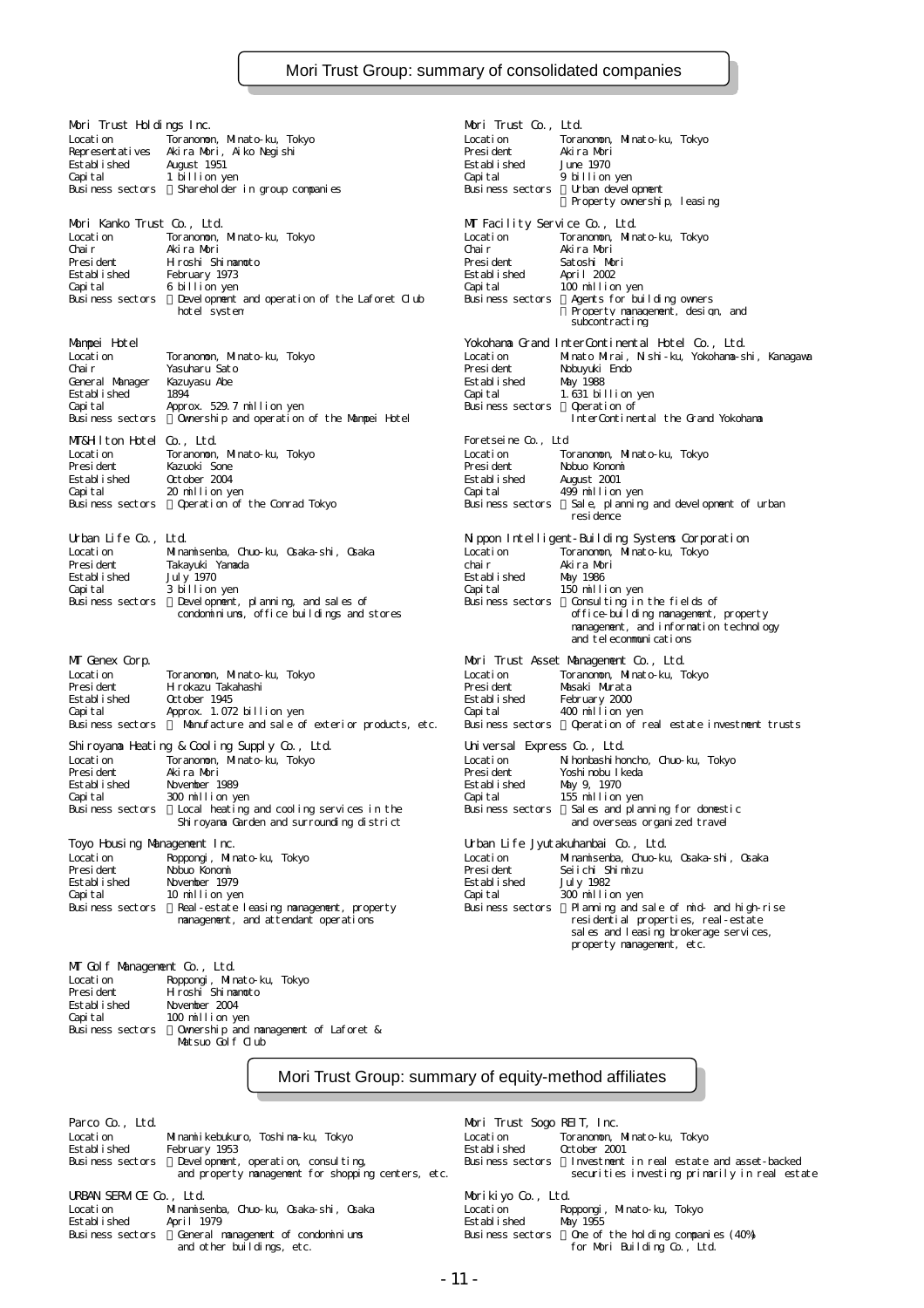## Consolidated Financial Statements

#### CONSOLIDATED BALANCE SHEET (As of March 31, 2006)

Mori Trust Holdings, Inc.

|                                                   |            |                                                                   | $\ln$        |  |
|---------------------------------------------------|------------|-------------------------------------------------------------------|--------------|--|
| <b>ASSETS</b>                                     |            | <b>LIABILITIES</b>                                                |              |  |
| Account                                           | Amount     | Account                                                           | Amount       |  |
| <b>Current Assets</b>                             | (111, 871) | <b>Current Liabilities</b>                                        | (255,049)    |  |
| Cash and Time Deposits                            | 32,396     | Notes and accounts payable - trade                                | 6,260        |  |
| Notes and accounts receivable - trade             | 8,930      | Short-TermDebt                                                    | 101,400      |  |
| Marketable Securities                             | 7,386      | Long termdebts payable within one year                            | 116,246      |  |
| Real Property For Sale                            | 55,614     | Accounts payable                                                  | 3,148        |  |
| Other Inventories                                 | 886        | <b>Income Taxes Payable</b>                                       | 12,288       |  |
| Deferred Incorre Taxes                            | 1,439      | Expenses payable                                                  | 1,226        |  |
| <b>Other Current Assets</b>                       | 5,399      | Advances received                                                 | 7,606        |  |
| <b>Allowance for Doubtful Accounts</b>            | 181        | Deposits received                                                 | 5,784        |  |
|                                                   |            | <b>Bonus reserves</b>                                             | 311          |  |
| <b>Fixed Assets</b>                               | (700, 479) | <b>Other Current Liabilities</b>                                  | 775          |  |
| <b>Tangible Fixed Assets</b>                      | (578, 723) |                                                                   |              |  |
| <b>Buildings and Structures</b>                   | 150,578    | Long TermLiabilities                                              | (437, 634)   |  |
| Machinery, Equipment and Materials Handling Equip | 1,217      | Long-TermDebt                                                     | 303,460      |  |
| Tools and supplies                                | 2015       | Deposits from Tenants                                             | 63,795       |  |
| Land                                              | 420,065    | Long termdeposits                                                 | 61,621       |  |
| Golf courses                                      | 3,244      | Deferred Incorre Taxes                                            | 6,058        |  |
| Construction in progress                          | 1,602      | Reserves for retirement benefits                                  | 2659         |  |
| <b>Intangible Fixed Assets</b>                    | (11, 810)  | <b>Other Long TermLiabilities</b>                                 | 37           |  |
| Leasehold rights                                  | 5,978      |                                                                   |              |  |
| Consolidation adjustment account                  | 5,213      | <b>Total Liabilities</b>                                          | 692,683      |  |
| Other Intangible Fixed Assets                     | 618        | Minority Interests                                                |              |  |
| <b>Investments and Other Assets</b>               | (109, 945) | Consolidated<br>Subsidiaries<br>Minority<br>Interests<br>in       | 7,820        |  |
| <b>Investment Securities</b>                      | 72,378     | Equity                                                            |              |  |
| Long term Loans                                   | 10,535     | Capital Stock                                                     | 1,000        |  |
| Deferred Incorre Taxes                            | 3,786      | Additional Paid in Capital                                        | 22           |  |
| Lease Deposits                                    | 21,205     | Retained Earnings                                                 | 105,716      |  |
| Other Investments and assets                      | 3028       | Urrealized Gains/Losses on Securities                             | 5,111        |  |
| <b>Allowance for Doubtful Accounts</b>            | 989        | Foreign Currency Translation Adjustment                           | $\mathbf{1}$ |  |
|                                                   |            | <b>Total Equity</b>                                               | 111,848      |  |
| <b>Total Assets</b>                               | 812, 351   | Total Liabilities, Minority Interests and Shareholders'<br>Equity | 812,351      |  |